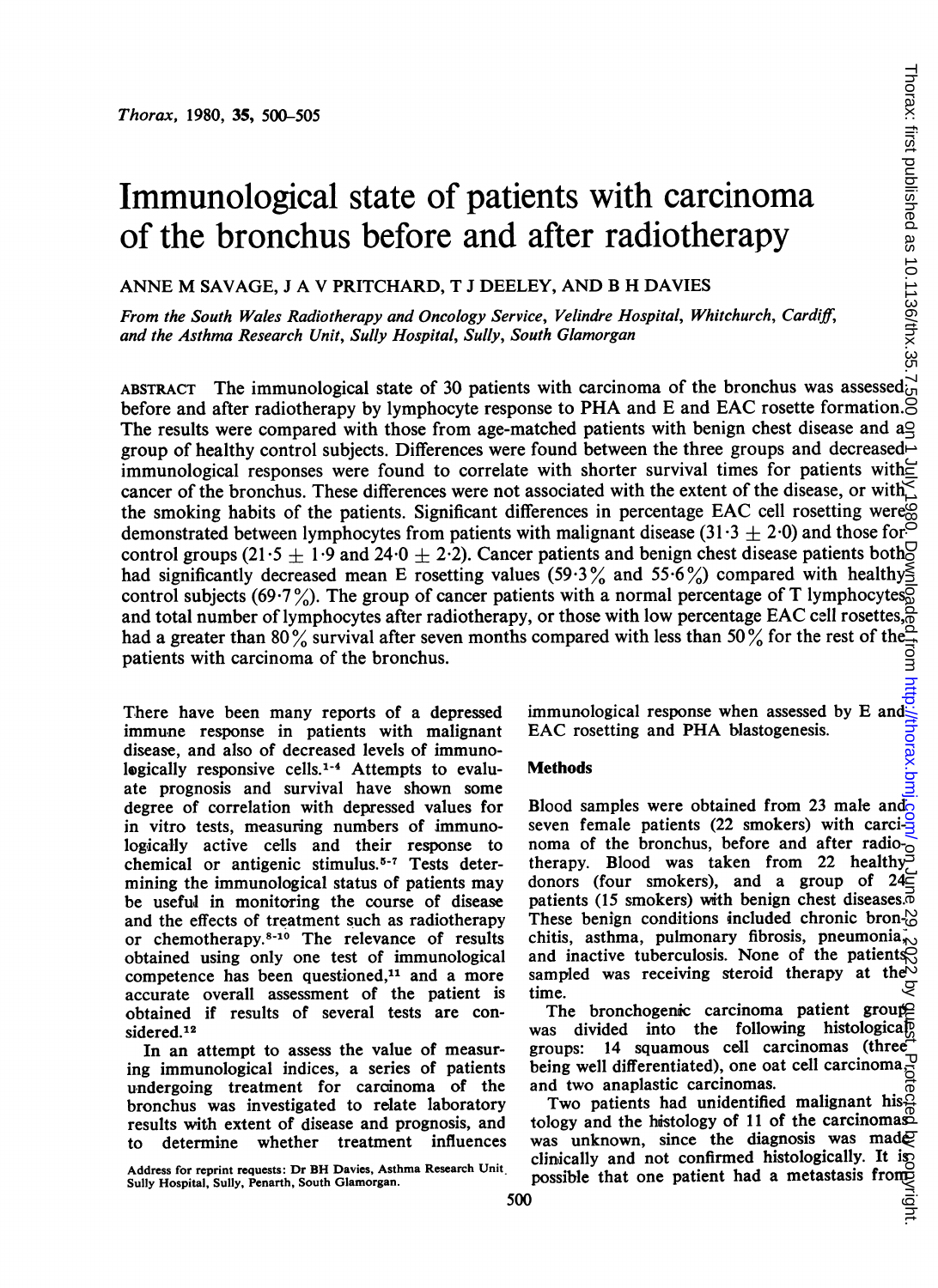# a primary tumour of the cervix.

At the time of treatment 10 patients had localised disease, 20 had widespread disease on scanning, and four of these had clinical evidence of secondary deposits.

Patients were treated by radiotherapy and received tumour doses ranging from 2400 to 3200 rads over four weeks, depending on the histology. Two patients were given palliative radiotherapy for brain metastases, receiving doses of 2000 and 2500 rads. One patient had been given chemotherapy before radiotherapy.

#### LYMPHOCYTE SEPARATION

Twenty ml of peripheral blood was taken by venepuncture and collected in lithium heparin tubes (Labco Ltd). Five ml aliquots of whole blood were layered onto 5 ml Ficoll/Triosil and centrifuged at 400 g for 20 minutes.13 The white cell band was washed twice in TC199 (Gibco-Biocult) followed by centrifugation at 300 g for 10 minutes. Cells were finally resuspended in TC199.

# LYMPHOCYTE RESPONSE TO

PHYTOHAEMAGLUTTININ (PHA) Lymphocytes were incubated at 37°C in TC199 buffered with <sup>20</sup> mM HEPES (Hopkin and Williams Ltd) for 72 hours with and without PHA at a concentration of  $1/20$  (Reagent grade, Wellcome Ltd);  $1 \mu Ci$  (<sup>3</sup>H) thymidine (Radiochemical Centre Ltd) was added 18 hours before harvesting.

#### CULTURE CONDITIONS

|                         |                                         | TC199 human (1/20) cytes | Medium Pooled PHA Lympho-                                                                          |  |
|-------------------------|-----------------------------------------|--------------------------|----------------------------------------------------------------------------------------------------|--|
| Unstimulated<br>$+$ PHA |                                         | serum                    | 600 µ 75 µ 0 µ 5 $\times$ 10 <sup>5</sup><br>$525 \mu$ l 75 $\mu$ l 75 $\mu$ l 5 × 10 <sup>5</sup> |  |
|                         | Both unstimulated and PHA cultures were |                          |                                                                                                    |  |

divided into three equal aliquots. Cells were

cultured in triplicate in sterile polystyrene tubes (Nunc Ltd) and Terasaki plates (Sterilin Ltd) after the addition of 1  $\mu$ Ci isotope. Cells were harvested using a Minimash cell harvester (Dynatech Ltd) and the samples were counted on a  $\beta$  counter using Instagel scintillant (Packard Instruments Ltd).

Results were expressed as distintegrations per minute (dpm). The stimulation index, which is the ratio of dpm in PHA cultures over dpm in unstimulated culture, and dpm with PHA presentcontrol dpm were quoted.

# ROSETTE FORMATION

Sheep red blood cells (SRBC) rosettes were formed with separated lymphocytes using untreated SRBC in Alsever's solution (Tissue Culture Services) for E rosette estimation and complement-coated SRBC for EAC rosette estimation.14 This involved incubation of lymphocytes and SRBC for <sup>10</sup> mins at 37°C in the absence of serum. Rosettes were measured in triplicate for each lymphocyte sample after overnight incubation at 4°C and the mean value calculated.

# STATISTICAL ANALYSIS

Mean values were calculated for results of immune tests for all groups and the standard error of the mean quoted in each case. Differences between means were tested for significance using Student's t test and probabilities of  $p < 0.05$ are quoted. Life tables were calculated according to the method of Peto  $et$   $al^{15}$  and differences between these tested for significance using Logrank test. $16$ 

# **Results**

Mean values for immunological tests for patients and control subjects are shown in table 1. There are significant differences  $(p<0.01)$  in percentage

Table <sup>1</sup> Mean values for immunological tests for patients and control subjects

|                                                       | Bronchogenic carcinoma    | Benign chest disease      | <b>Healthy donors</b>       |
|-------------------------------------------------------|---------------------------|---------------------------|-----------------------------|
| Lymphocytes $\times$ 10 <sup>-6</sup> /ml whole blood | $1.27 + 0.07$             | $1.24 + 0.13$             | $1.06 + 0.07$               |
| $%$ E rosettes                                        | $59.3 + 2.0$              | $55.6 + 2.4$              | $69.7 + 1.9$                |
| % EAC rosettes                                        | $31 \cdot 3 + 2 \cdot 0$  | $24.0 + 2.2$              | $21.5 + 1.9$                |
| Absolute T lymphocytes/ml                             | $7.7 + 0.5 \times 10^{5}$ | $6.4 + 0.6 \times 10^{5}$ | $8.4 + 0.6 \times 10^{5}$   |
| Absolute EAC cells/ml                                 | $4.1 + 2.0 \times 10^{5}$ | $3.0 + 0.4 \times 10^{5}$ | $2.62 + 0.35 \times 10^{5}$ |
| PHA SI                                                | $36.3 + 8.1$              | $15.8 \pm 5.1$            | $67 + 27$                   |
| PHA dpm—control dpm                                   | $19818 + 5044$            | $18184 + 1422$            | $77344 + 27201$             |
| % Null cells                                          | $12.6 + 2.2$              | $20.3 + 3.4$              | $10.5 + 2.4$                |
| $\%$ E/EAC                                            | $2.99 + 0.39$             | $2.57 + 0.23$             | $4.72 + 0.076$              |
| Mean age (yr)                                         | 62                        | 58                        | 32                          |
| (range)                                               | $(39 - 73)$               | $(39 - 70)$               | $(18-61)$                   |

E rosettes left overnight.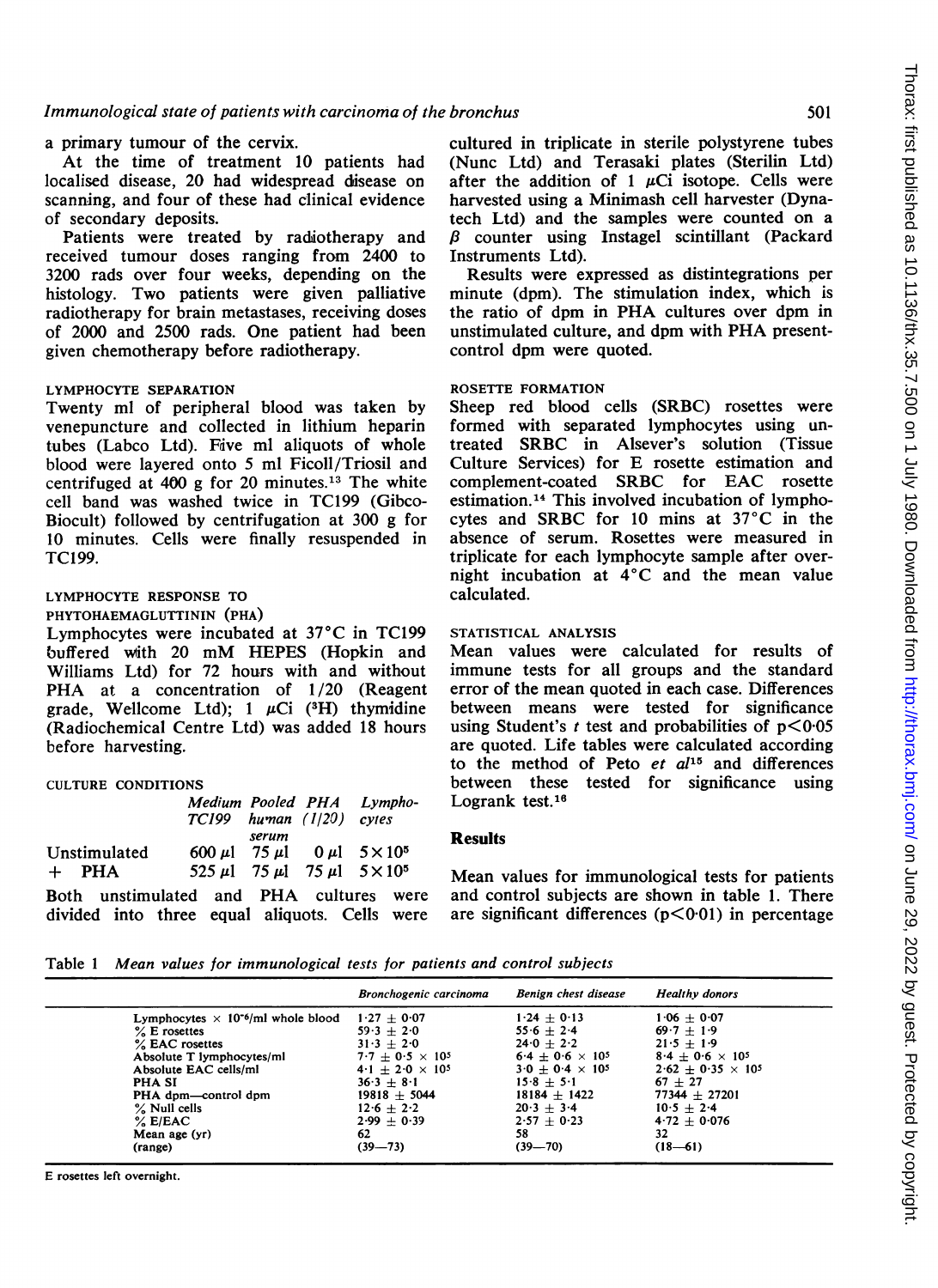EAC cell rosetting between lymphocytes from patients with malignant disease  $(31.3 + 2.0)$  and those for control groups  $(21.5 \pm 1.9$  and  $24.0 \pm 2.2)$ . Cancer patients and benign chest disease patients both had significantly decreased mean E rosetting values (59-3% and 55-6% respectively) compared with healthy control subjects (69.7%). However, these differences were not obtained when absolute numbers of T cells and EAC rosetting cells were calculated, except for T lymphocytes derived from chest disease patients  $(p<0.05)$ . Lymphocyte recovery from whole blood is significantly higher for patients with malignant and benign disease  $(p<0.01)$ . The mean percentage of null (nonrosetting) cells for each group was calculated by subtracting the sum of the percentage E and EAC rosetting cells from <sup>100</sup> (table 1). Healthy control subjects and patients with malignant disease had significantly lower mean values than patients with benign chest disease  $(p<0.05$  and  $\leq 0.01$  respectively).

However, if the mean ratio obtained by dividing percentage E rosetting cells by percentage EAC rosetting cells is calculated (table 1) a significant difference can be demonstrated between both malignant and chest disease patient groups and healthy donors ( $p < 0.05$  and  $p < 0.01$  respectively), with the patients having a lower mean value than the healthy group.

Lymphocyte response to PHA was significantly depressed in chest disease patients  $(15.8+5.1)$ compared with healthy donors  $(67+27)$ , but this could not be demonstrated for cancer patients. Results expressed as increase in dpm gave significant differences for both patient groups compared with control subjects  $(p<0.05)$ .

There was no significant difference in mean E rosetting values between smokers and nonsmokers in the control groups, but lymphocyte response to PHA was significantly increased for smokers. A similar effect could also be demonstrated for patients with chest disease but not for patients with carcinoma of the bronchus where an elevated mean value for E rosetting celIls could be shown. However, smoking did not affect significantly the mean E rosetting value or response to PHA for any of the groups studied.

Table 2 shows the mean post-radiotherapy values when expressed as a percentage of each patient's pre-treatment values. A decrease of 50% occurred in the total number of lymphocytes, accompanied by a decrease of 47.5% in the absolute number of T cells. The number of EAC rosetting cells decreased by 29-7%. The mean percentage of T lymphocytes was not affected by treatment. However, the mean per- $\overline{a}$ centage of EAC rosetting cells increasd to  $132\%$ of the mean pre-treatment value. When the  $\bar{\Xi}$ stimulation index was calculated response to  $\overline{\mathcal{Q}}$ PHA was reduced to 30% after radiotherapy,  $\overline{P}$ only 9-6% was obtained if the increase in dpm was calculated.

The E/EAC ratio did not change significantly  $\frac{1}{2}$ after radiotherapy for patients with maingnant disease  $(2.30 \pm 0.32)$  after treatment compared to  $2.99 \pm 0.39$  before treatment), and this was still  $\overline{5}$ significantly different  $(p<0.01)$  from the mean  $\hat{\omega}$ value for healthy controls  $(4.72 \pm 0.76)$ . Cancer patients were divided into two groups, those with histologically identified tumours (17), and those  $\approx$ with no definite histology (13). There were no  $\trianglelefteq$ significant differences between these groups for  $\overline{\phantom{a}}$ any of the immunological tests, either before or  $\succeq$ after radiotherapy. Similar results were also $\leq$ obtained when mean test values for cancer  $\vec{\omega}$ patients with localised disease and those of the rest of the group were compared. The life tables calculated for patients with malignant disease are shown in the figure. Patients were divided  $\geq$ into groups depending on whether they gave normal to high or abnormally low values in the immunological tests when compared with healthy donors. on June 29, 2022 by guest. Protected by copyright. <http://thorax.bmj.com/> Thorax: first published as 10.1136/thx.35.7.500 on 1 July 1980. Downloaded from

Immune measurements, which showed some differences between groups, were then combined to determine whether this further highlighted differences associated with survival.

A highly significant difference  $(p < 0.001)$  was obtained between patients with low percentage EAC rosettes and high percentage T lymphocytes before treatment and those with high percentage EAC cell rosettes or low percentage T lymphocytes. There is also a significant difference ( $p$ <0.01) between patients with high percentage  $\bar{P}$ T lymphocytes pre-treatment and high lympho- $\Xi$ cyte recovery after radiotherapy and patients  $\vec{\sigma}$ who have a decrease in either of these measure- $\frac{10}{10}$ high values, when compared with control subjects, had greater than 80% survival at seven

| ments. In both cases, patients with normal to $\sim$<br>high values, when compared with control sub-<br>50<br>jects, had greater than 80% survival at seven<br>N<br>ड् |                                |           |  |  |  |  |  |
|------------------------------------------------------------------------------------------------------------------------------------------------------------------------|--------------------------------|-----------|--|--|--|--|--|
| Table 2 Mean post-radiotherapy values as a<br>percentage of patients' pre-treatment values                                                                             |                                | guest.    |  |  |  |  |  |
|                                                                                                                                                                        | Bronchogenic carcinoma         | Protected |  |  |  |  |  |
| Lymphocytes/ml                                                                                                                                                         | $50 \cdot 1 + 4 \cdot 0$       |           |  |  |  |  |  |
| % T lymphocytes                                                                                                                                                        | $97.2 + 4.0$<br>$132.2 + 13.8$ |           |  |  |  |  |  |
| % EAC cell rosettes                                                                                                                                                    |                                |           |  |  |  |  |  |
| Absolute number T cells/ml                                                                                                                                             | $52.2 + 5.5$                   |           |  |  |  |  |  |
| Absolute number EAC cells/ml                                                                                                                                           | $70.3 \pm 12.6$                | ्र        |  |  |  |  |  |
| PHA SI                                                                                                                                                                 | $30.3 \pm 4.9$                 |           |  |  |  |  |  |
| PHA dpm—control dpm                                                                                                                                                    | $9.6 + 2.5$                    |           |  |  |  |  |  |
|                                                                                                                                                                        |                                | copyright |  |  |  |  |  |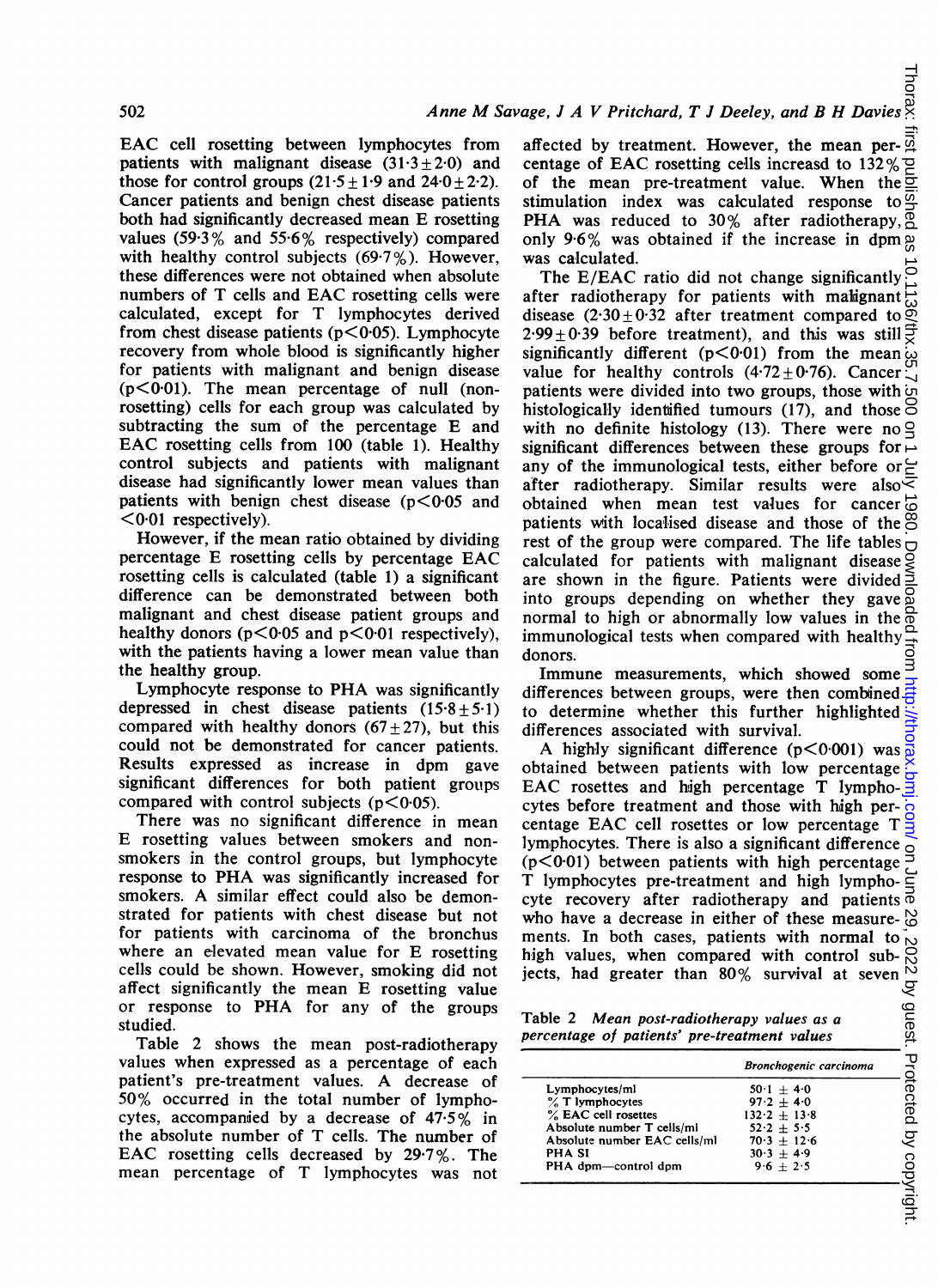

Figure Life table for patients with bronchogenic carcinoma having (A) low  $\%$  EAC cell rosettes and high% T lymphocytes (survival  $6/6$ ); (B) high % T lymphocytes and high lymphocyte recovery post RT (survival  $10/12$ ); (C) high  $\%$  EAC cell rosettes or low  $\%$  T lymphocytes (9/24); (D) low  $\%$ T lymphocytes or low lymphocyte recovery post RT (6/18).

months and patients with low values had less than 50% survival for the same period. It therefore appears that a patient with high percentage T lymphocytes and low percentage EAC cell rosettes before treatment followed by high lymphocyte recovery after radiotherapy has the best prognosis, with a greater than 80% chance of survival at seven months. There was no difference in survival between smokers and nonsmokers for patients with carcinoma of the bronchus.

#### **Discussion**

The differences in percentage rosetting cells between patients and control subjects reported in this investigation have not been observed in similar studies. However, significant changes in absolute number of T lymphocytes but not relative proportions were reported.7 17-19 These differences were not obtained in this study because of a significant increase in lymphocyte recovery for carcinoma patients compared with healthy control subjects.

I~~~~~~~~~~~~~~ .\_\_ \_ \_~~~~~~~~~~~~~~~~~~ groups show similar decreases in percentage E Since both malignant and benign disease rosetting when compared with control subjects, it is not possible to use this measurement as an indication of the presence of malignant disease. However, determination of EAC rosetting cells is a more useful marker, since the mean value is significantly higher for the malignant disease group than either of the mean values for the benign disease and control groups. Although an increase in the proportion of EAC rosetting cells does not always correlate with an increased proportion of monocytes, an increase in the proportion of B lymphocytes is probably only partially responsible, and some monocyte contamination should be expected. Examination of mean percentage null cell values shows that differences in percentage EAC rosetting cells between benign chest disease patients and carcinoma patients may be associated with the increase in null cells for the benign group.

> The use of the E/EAC percentage rosetting ratio demonstrates that the ratio of the different types of lymphocyte is more relevant when studying differences between patients and controls, since the two results are combined and not considered in irolation. The mean percentage EAC rosettes for chest disease patients is not significantly different from healthy control subjects. However, when the mean ratio of the E/EAC rosetting values for each patient in this group is compared it is significantly different from the mean value for control subjects.

> Differences in response to PHA between patients and control subjects are more significant for chest disease patients than for patients with malignant disease. As such, this measurement would be of little use as an index of changes associated with malignant disease. The large variation in response of the healthy control subjects probably explains the lack of significance when the mean value for healthy donors is compared with the mean value for cancer patients.

> Jerrels et  $al^{17}$  showed that between one-third and one-half of lung and breast cancer patients had decreased lympho-proliferative responses to at least one mitogen when PHA and concanavalin A were used. Wanebo et al<sup>18</sup> demonstrated a significantly increased proportion of depressed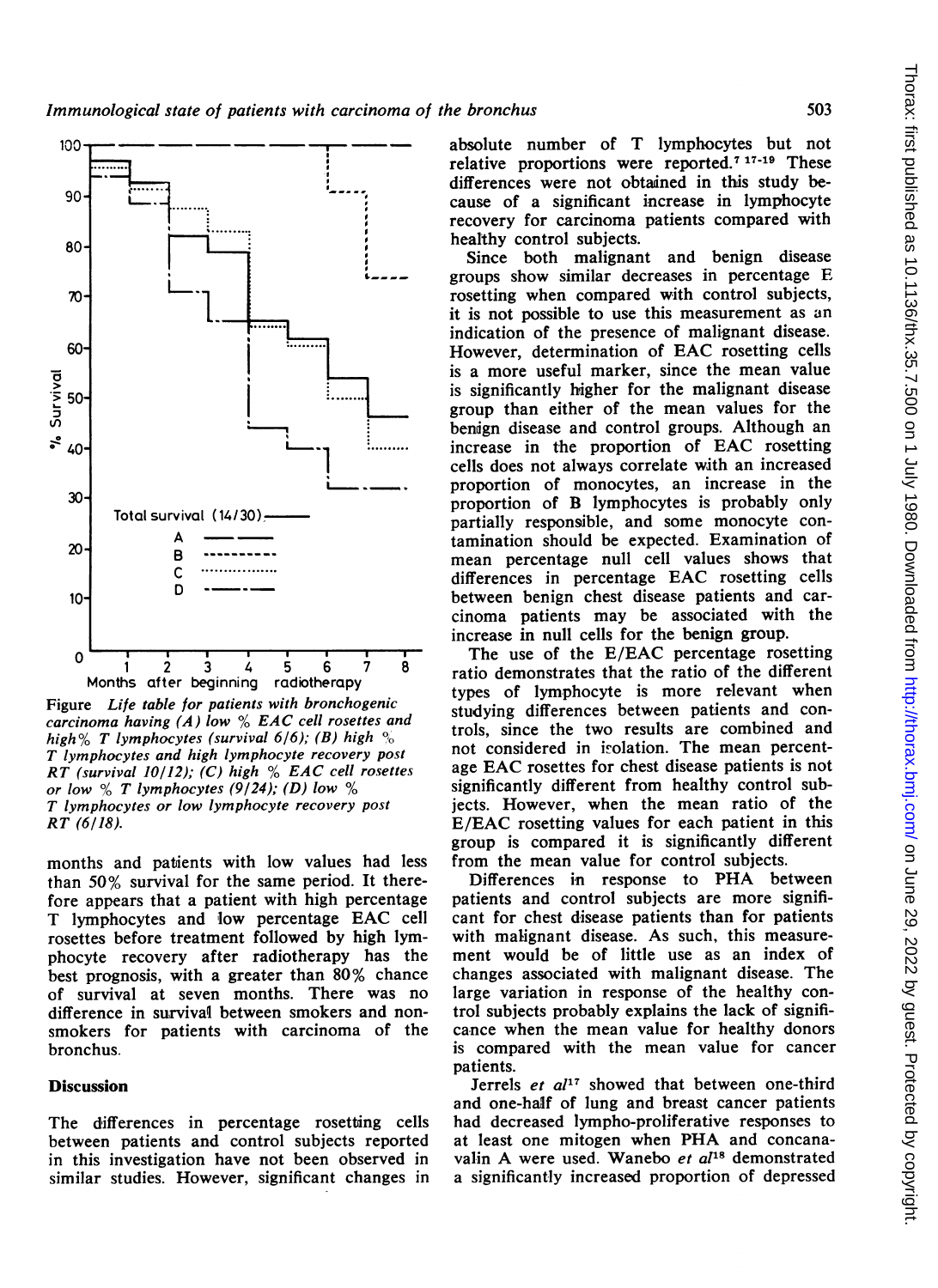PHA values when lung cancer patients were compared with healthy control subjects. A value was considered to be depressed if it was less than the value at the lOth percentile cut-off point of the control group mean value. If the cut-off point for the present investigation is taken to be twice the standard deviation lower than the mean control value then 21 out of 30 patients have depressed response to PHA, and this may be a more relevant way of expressing results.

The large decrease in cell numbers and response to PHA as <sup>a</sup> result of radiotherapy has ailso been obtained in other studies. After 3000 rads of mediastinal irradiation Byfield et al<sup>20</sup> found that lymphocyte recovery was reduced to 45% of the pre-treatment value and the number of T cells was reduced to 43%. EAC rosetting cells were reduced to 34% and reduced response to PHA for six patients. The reduction in numbers of EAC rosetting cells was much greater than found in this present series, but otherwise reductions are similar. Nordman and Toivanen<sup>21</sup> showed 56% lymphocyte recovery and a PHA response reduced to 29% after radiotherapy accompanied by an approximately equal reduction in the number of T and B cells.

Results from this study have not demonstrated any immunological differences between carcinoma patients with differing histologies or extent of disease either before or after treatment, and this may be because of the small numbers involved.<sup>15</sup> The relationship between low immunological test values and decreased survival demonstrated in this trial has also been observed by Wanebo and colleagues,<sup>18</sup> who found significant differences between high and low values for absolute lymphocyte counts  $(p<0.05)$ and response to PHA  $(p<0.05)$  in lung cancer patients. Another study showed a significant correlation between response to DNCB and survival, and this was improved by adding the number of T lymphocytes to the DNCB score.<sup>19</sup> In this present study percentage T lymphocytes and high percentage EAC cell rosettes taken in combination seem to be useful indices for predicting prognosis. After radiotherapy absolute lymphocyte numbers combined with pre-treatment percentage T lymphocytes also showed differences which were significant  $(p<0.001)$ .

Smoking did not have a significant effect on values obtained for any of the groups although there were some significant differences in mean values for certain immunological parameters between smokers and non-smokers. In this particular study smoking had no effect on patient

Thorax: first pub survival, and it would appear that other differences between the control and patient groups outweigh the differences caused by smoking, and this single factor did not affect results for the ल total group significantly.

In conclusion, it can be stated that differences  $\frac{0}{\omega}$ <br>ist between patients with chest disease and  $\frac{\omega}{\omega}$ exist between patients with chest disease and healthy control subjects, but the immunological  $\vec{\phi}$ characteristics of malignant disease cannot be separated easily from those of benign chest disease using generally accepted tests of immunological responsivness. Therefore, we suggest that the comparison of immunological test results for patients with carcinoma of the bronchus with those for patients with benign chest disease are of little value as indicators of mallignant disease, except perhaps in the case of EAC rosetting. on June 29, 2022 by guest. Protected by copyright. <http://thorax.bmj.com/> Thorax: first published as 10.1136/thx.35.7.500 on 1 July 1980. Downloaded from

The effects of radiotherapy have been fairly, well defined by previous authors and results presented in this paper confirm their findings, although there is <sup>a</sup> possible difference in EAC rosetting cell losses after treatment.

⋚ Immunological studies are more relevant when applied to survival, since there is considerable correlation between immunological test results and decreased survival for the three para- $\frac{1}{\alpha}$ meters studied. These changed immunological values may be a useful indicator of those з patients who may give a more positive response to a certain type of treatment, when combined with other relevant clinical information. It has also been demonstrated that some values after radiotherapy can be correlated with survival, which may reflect response to treatment.

We would like to thank Tenovus and South Glamorgan Area Health Authority for financial support. on June

#### References

- <sup>I</sup> Garrioch DB, Good RA, Gatti RA. Lymphocyte response to PHA in patients with non-lymphoid َیِ tumours. Lancet 1970; 1:618.
- tumours. *Lancet* 1970; 1:618.<br>2 Herberman RB. Immunologic approaches to the  $\frac{10}{2}$
- diagnosis of cancer. *Cancer* 1976; 37:54–61.<br>3 Jenkins VK, Ray P, Ellis HN, Griffiths CM, Perry RR, Olson MM. Lymphocyte response in patients with head and neck cancer. Arch Otolaryngol 1976; 102:596-600.
- Hadfield TL, Marcus S, Smart CR, Plenk HP. *Iaryngol* 1976; 102:596–600.<br>Hadfield TL, Marcus S, Smart CR, Plenk HP.  $\frac{1}{0}$  Significance of T and B lymphocyte counts and  $\frac{1}{0}$ function test in anti-cancer therapy. Int J Radiat Oncol Biol Phys 1977; 2:73.
- 5 Riesco A. Five year cancer cure: relation to  $\sigma$ total amount of peripheral lymphocytes and  $\overline{)}$ <br>neutrophils. Cancer 1970; **25:**135-40. neutrophils. Cancer 1970; 25:135-40.